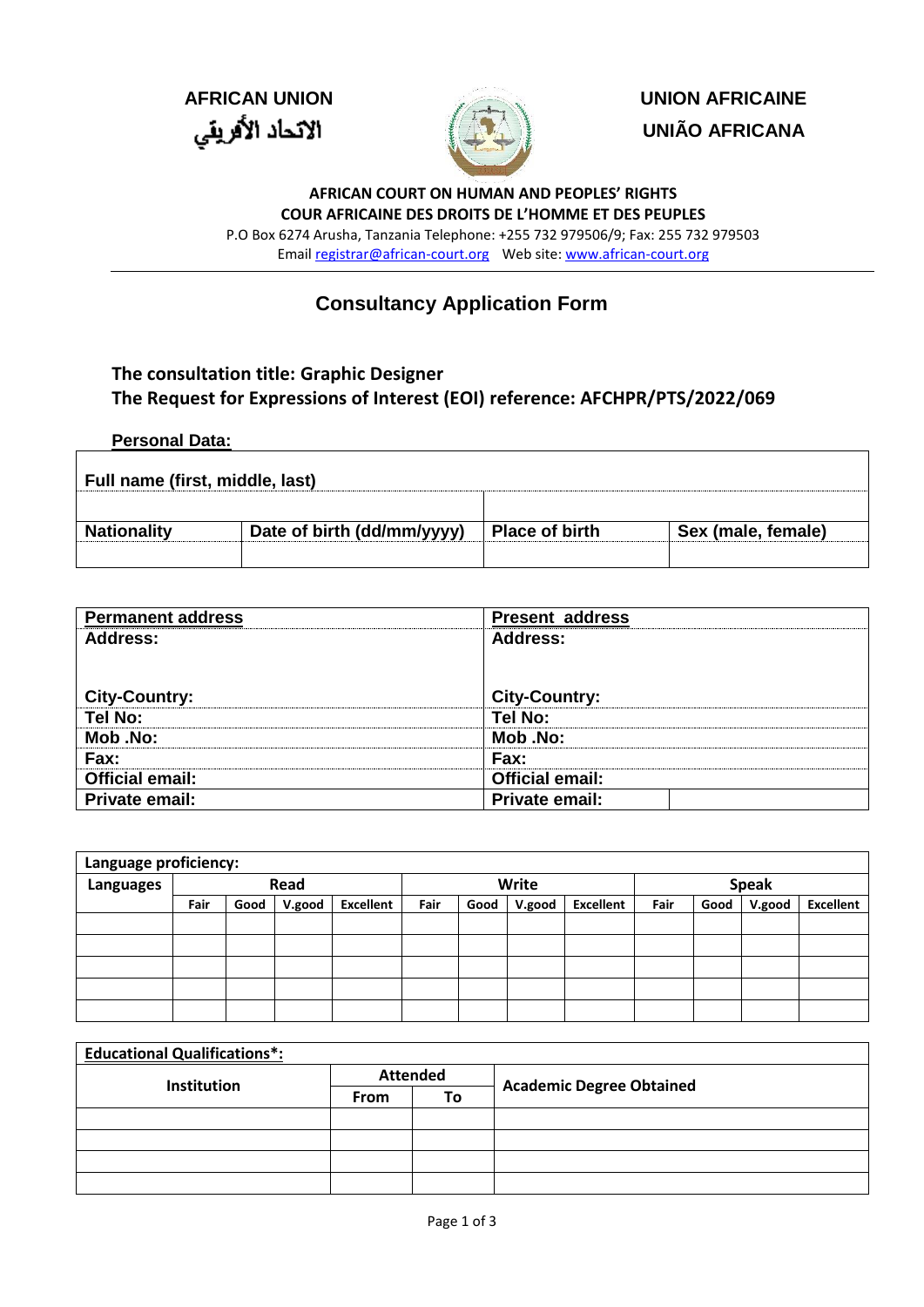\*Please attach the copies of the mentioned degrees.

| <b>Courses/Certificates</b> |                 |    |                             |  |  |  |
|-----------------------------|-----------------|----|-----------------------------|--|--|--|
| Institution                 | <b>Attended</b> |    | <b>Certificate Obtained</b> |  |  |  |
|                             | From            | To |                             |  |  |  |
|                             |                 |    |                             |  |  |  |
|                             |                 |    |                             |  |  |  |
|                             |                 |    |                             |  |  |  |
|                             |                 |    |                             |  |  |  |
|                             |                 |    |                             |  |  |  |
|                             |                 |    |                             |  |  |  |
|                             |                 |    |                             |  |  |  |
|                             |                 |    |                             |  |  |  |
|                             |                 |    |                             |  |  |  |
|                             |                 |    |                             |  |  |  |

| <b>Professional Experience**:</b> |      |                 |                 |                     |                         |  |  |
|-----------------------------------|------|-----------------|-----------------|---------------------|-------------------------|--|--|
|                                   |      | <b>Duration</b> | <b>Position</b> | <b>Full or Part</b> |                         |  |  |
| Employer                          | From | To              |                 | time                | <b>Type of Business</b> |  |  |
|                                   |      |                 |                 |                     |                         |  |  |
|                                   |      |                 |                 |                     |                         |  |  |
|                                   |      |                 |                 |                     |                         |  |  |
|                                   |      |                 |                 |                     |                         |  |  |
|                                   |      |                 |                 |                     |                         |  |  |
|                                   |      |                 |                 |                     |                         |  |  |
|                                   |      |                 |                 |                     |                         |  |  |
|                                   |      |                 |                 |                     |                         |  |  |
|                                   |      |                 |                 |                     |                         |  |  |
|                                   |      |                 |                 |                     |                         |  |  |

\*\*Please attach copies work certificates, contracts and/or POs.

| <b>Membership:</b>                                                                            |  |  |  |  |  |  |  |
|-----------------------------------------------------------------------------------------------|--|--|--|--|--|--|--|
| Are you a member of any local or international professional society? If yes please list them: |  |  |  |  |  |  |  |
| Membership<br><b>From</b><br>То                                                               |  |  |  |  |  |  |  |
|                                                                                               |  |  |  |  |  |  |  |
|                                                                                               |  |  |  |  |  |  |  |
|                                                                                               |  |  |  |  |  |  |  |
|                                                                                               |  |  |  |  |  |  |  |
|                                                                                               |  |  |  |  |  |  |  |